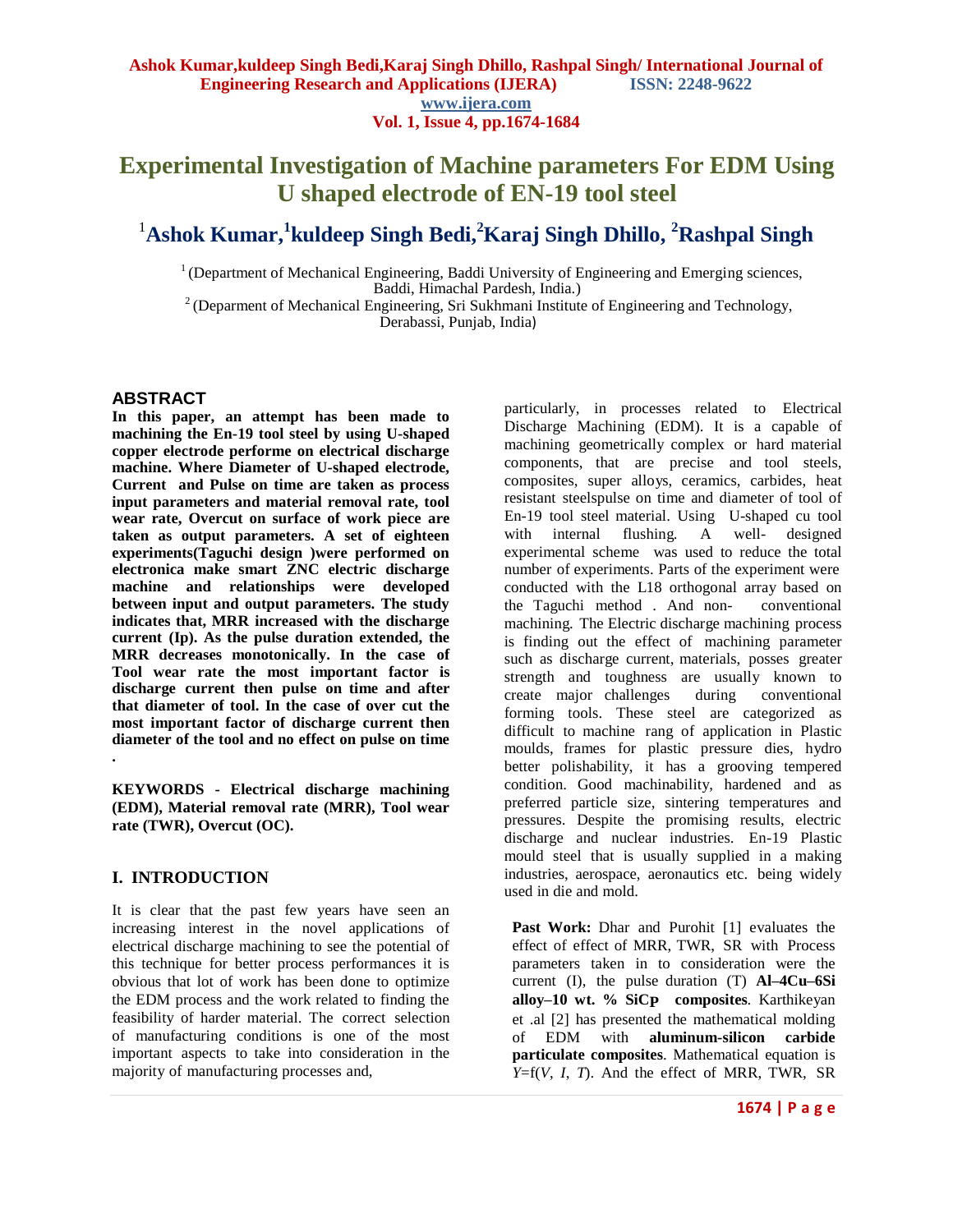**Vol. 1, Issue 4, pp.1674-1684**

with Process parameters taken in to consideration were the current (I), the pulse duration (T) and the percent volume fraction of SiC  $(25 \mu \text{ size})$ . B. Mohan and Satyanarayana [3] evolution the of effect of the EDM Current, electrode marital polarity, pulse duration and rotation of electrode on metal removal rate, TWR, and SR, and the EDM of **Al-Sic with 20- 25 vol. % SiC**, Polarity of the electrode and volume present of SiC, the MRR increased with increased in discharge current and specific current it decreased with increasing in pulse duration. Increasing the speed of the rotation electrode resulted in a positive effect with MRR, TWR and better SR than stationary. The electric motor can be used to rotate the electrode(tool) AV belt was used to transmit the power from the motor to the electrode Optimization parameters for EDM drilling were also developed to summarize the effect of machining characteristic such as MRR, TWR and SR. Vijay Kumar, Naveen beri, Anil and paramjit singh [4] has made to study the process performance of electrical discharge machining with powder metallurgy tool electrode during the machining of hastelloy using positive polarity. Where current and voltage are taken as process input parameters and material removal rate ,tool wear rate, percentage wear rate, surface roughness are taken as output parameters. A set of ten experiments were performed on electronic make smart ZNC electric discharge machine and relationships were developed between input and output parameters. The study indicates that, the maximum material removal rate is at the average value of current and voltage with in the selected range of process input parameters, the minimum tool wear rate is with the minimum value of current and voltage, the minimum value of average surface roughness for average value of current and voltage . Hk Kansal, Sehijpal Singh and pardeep Kumar<sup>[5]</sup> has investigated the performance parameters optimization(multi-characteristics) of powder mixed electric discharge machining(PMEDM) throuth taguchi's method. Bing Hwa et al. [6] has discuss the investigates the feasibility and optimization of a rotary EDM with ball burnishing for inspecting the machinability of **Al2O3/6061Al composite** using the Taguchi method. Three ZrO2 balls attached as additional components behind the electrode tool offer immediate burnishing following EDM. Three

observed values machining rate, surface roughness and improvement of surface roughness are adopted to verify the optimization of the machining technique. Design of tool electrode is Cupper ring shaped B- EDM as shown in Fig 1(a). This B-EDM process approaches both a higher machining rate and a finer surface roughness. Furthermore, the B-EDM process can achieve an approximately constant machining rate.



Figure 1(a)Design of Cu ring tool shaped B-EDM

Yan-Cherng Lin et al.[7] has reported that Electrical Discharge Energy on Machining of **Cemented Tungsten Carbide** using an electrolytic copper electrode. The machining parameters of EDM were varied to explore the effects of electrical discharge energy on the machining characteristics, such as MRR*,* EWR, and surface roughness. Moreover, the effects of the electrical discharge energy on heataffected layers, surface cracks and machining debris were also determined. The experimental results show that the MRR increased with the density of the electrical discharge energy. The EWR and diameter of the machining debris were also related to the density of the electrical discharge energy. Puertas and Luis[8] has define the optimization of machining parameter for EDM of **Boron carbide** of conductive ceramic materials. It is these conditions that determine such important characteristics as surface roughness, electrode wear, and MRR. In this article, a review of the state of art of the diesinking EDM processes for conductive ceramic materials, as well as a description of the equipment used for carrying out the experiments, are presented. Wang and Lin [9] discuss the optimization of W/Cu composite martial are used the Taguchi method. **W/Cu composites** are a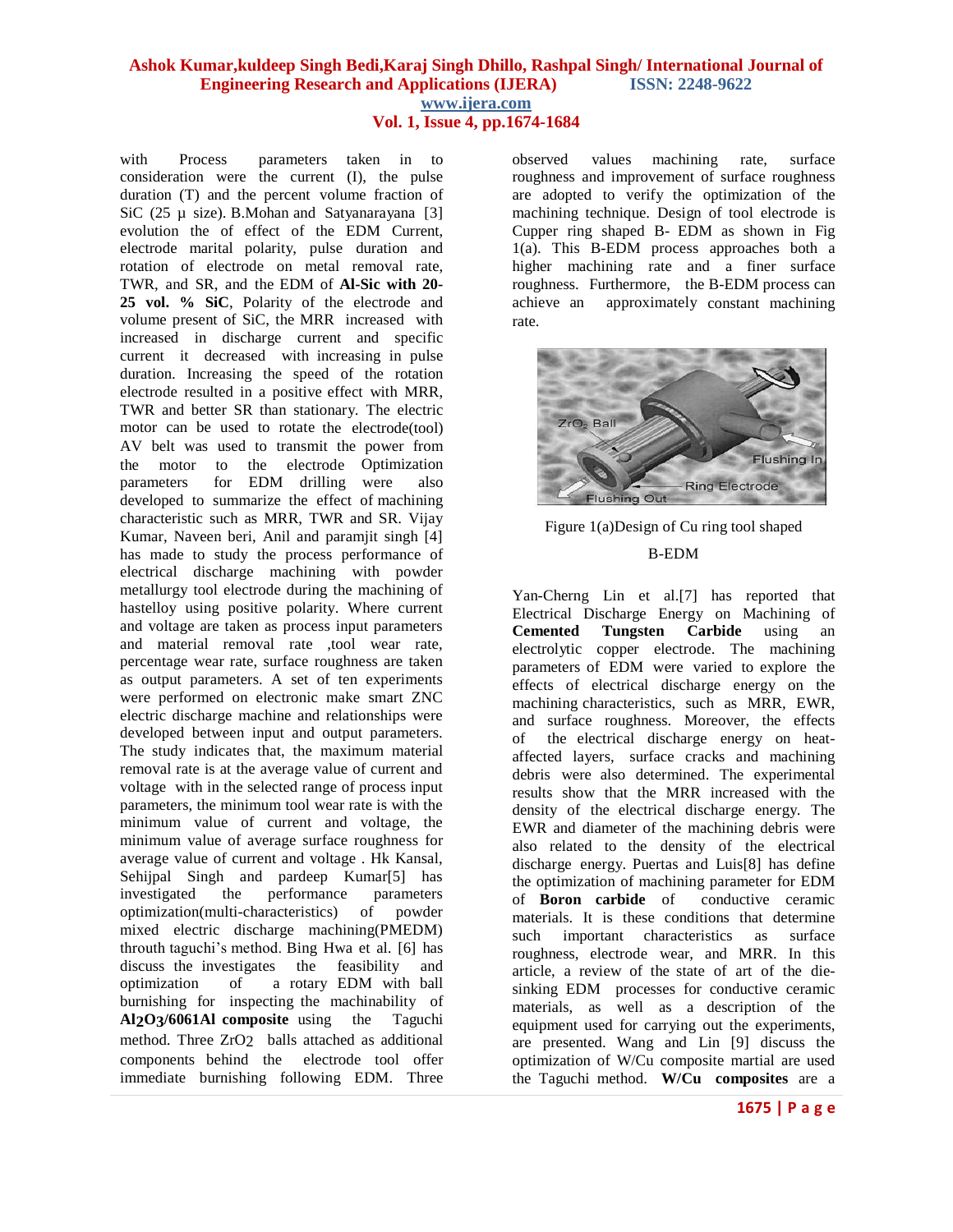**Vol. 1, Issue 4, pp.1674-1684**

type of cooling material highly resistant to heat corrosion produced through powder metallurgy. The Taguchi method and L18 orthogonal array to obtain the polarity, peak current, pulse duration, duty factor, rotary electrode rotational speed, and gap- load voltage in order to explore the material removal rate, electrode wear rate, and surface roughness. Tsai et al [9] have working martial of graphite, copper and copper alloys are widely using EDM because these materials have high melting temperature, and excellent electrical and thermal conductivity. The electrodes made by using powder metallurgy technology from special powders have been used to modify EDM surfaces in recent years, to improve wear and corrosion resistance. Saha and Choudhury [10] Study the process of dry EDM with **tubular** copper tool electrode and mild steel workpiece. Experiments have been conducted using air and study the effect of gap voltage discharge current, pulse-on time, duty factor, air pressure and spindle speed on MRR, surface roughness (Ra) and TWR. Empirical models for MRR, Ra and TWR have then been developed by performing a designed experiment based on the central composite design of experiments. Lin and Han [11] presented the study about **tube electrode** for an EDM drilling includes a stabilizer block and a mover. The stabilizer block has a concaved in shaped supporting wall that parallels to the traveling path of a tube electrode, and has a plurality of apertures interconnected to air vacuuming connections to suck air. The move is connected to the stabilizer block for approaching the tube electrode. Sohani et al. [12] discussed about sink EDM process effect of **tool shape and size factor** are to be considering in process by using RSM process parameters like discharge current, pulse on-time, pulse off-time, and tool area. The RSM-based mathematical models of MRR and TWR have been developed using the data obtained through central composite design. The analysis of variance was applied to verify the lack of fit and adequacy of the developed models. The investigations revealed that the best tool shape for higher MRR and lower TWR is circular, followed by triangular, rectangular, and square cross sections. Zhon and Han [13] worked on servo system for EDM, adaptive control of with self turning regulator a new EDM adaptive control system which directly and automatically regulates tool- down-time has

been developed. Based on the real-timeestimated parameters of the EDM process model, by using minimum-variance control strategy, the process controller, a self-tuning regulator, was designed to control the machining process so that the gap states follow the specified gap state. The EDM process workpiece generated by the superposition of **multiple discharges**, as it happens during an actual EDM operation, by Izquierdo et al. [14] diameter of the discharge channel and material removal efficiency can be estimated using inverse identification from the results of the numerical model. An original numerical model for simulation of the EDM process has been presented. Wei Bin et al. [15] has study about electrical discharge machining with multiple holes in an electrically conductive work piece, includes an electrical discharge machine for rotatable mounting a first electrode, and at least one electrical discharge unit for rotatable mounting at least one second electrode. The electrical discharge machine includes a driver and a controller, the driver is desirably coupled to the electrical discharge machine and the electrical discharge unit for rotating the first electrode and the at least one second electrode, and the controller is desirably coupled to the electrical discharge machine and the at least one electrical discharge unit for controlling a supply of electrical energy from the first electrode and second electrode to the workpiece. Kunge et al. [16] evolution the effect of MRR and EWR study on the powder mixed electrical discharge machining (PMEDM) of cobalt-bonded tungsten carbide (WC-Co) has been carried out. In the PMEDM process, the aluminum powder particle suspended in the dielectric fluid disperses and makes the discharging energy dispersion uniform; it displays multiple discharging effects within a single input pulse. This study was made only for the finishing stages and has been carried out taking into account the four processing parameters: discharge current, pulse on time, grain size, and concentration of aluminum powder particle for the machinability evaluation of MRR and EWR. Ding and Jiang [17] presented the work on CNC EDM machining of free-form surfaces requires tool paths that are different from those used in mechanical milling although in geometry both processes are described by the similar model of intersection between the rotating tool and the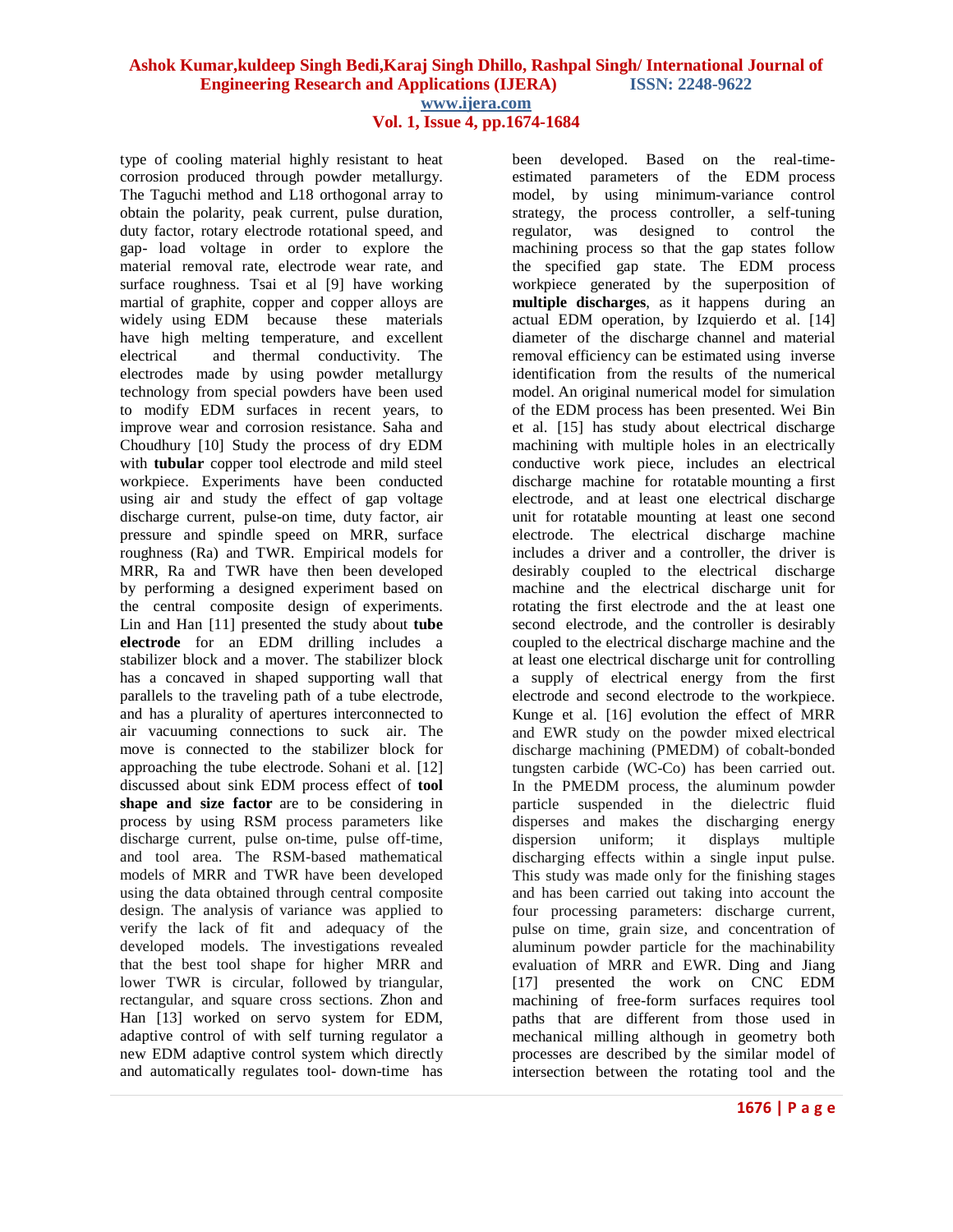Workpiece. Special requirements on tool paths demanded by CNC EDM machining are studied and a two-phase tool path generation method for 4-axis CNC EDM rough milling with a cylindrical electrode is developed. Bleys et al. [18] has discuss about CNC contouring EDM with a rotating cylinder and or tubular electrode necessitates compensation of the tool electrode wear in CNC milling operation is based on offline tool wear simulation prior to machining.

# **II. Objective of the present work-**

- 1. To find feasibility of machining EN-19 tool steel using U-shaped tubular copper electrode and internal flushing.
- 2. To analyze the responses MRR, TWR, and over cut by using the machining parameter selected for discharge current, pulse on time, and diameter of the tool using Taguchi design approach.
- 3. To Find the influence of MRR With discharge current, pulse duration time, and diameter of the tool.
- 4. To find the influence tool wear rate with discharge current, pulse on time and diameter of tool.
- 5. To find the influence on over cut with discharge current, diameter of the tool and, pulse on time.
- 6. To investigate the machining parameters for EDM using shaped electrode of EN-19 tool steel.

# **III. Experimental work**

The experimental work which is consist about formation of the L-18 orthogonal array based on Taguchi design, orthogonal array is reduces the total on of experiment, in this experiment total 18 run. And Experimental set up, selection of workpiece, tool design, and taking all the value and calculation of MRR, TWR, and OC.

#### **Experimental set up**

For this experiment the whole work can be down by Electric Discharge Machine, model ELECTRONICA- ELECTRAPULS PS 50ZNC (die-sinking type) with servo-head (constant gap) and positive polarity for electrode was used to conduct the experiments. Commercial grade EDM oil (specific gravity=  $0.763$ , freezing point=  $94^{\circ}$ C) was used as dielectric fluid. With internal flushing of U-shaped cu tool with a pressure of 0.2 kgf/cm .Experiments were conducted with positive polarity of electrode. The pulsed discharge current was applied in various steps in positive mode.

#### **Step No.1 Selection of workpiece**

EN-19 tool steel is very hard having the following Mechanical properties.

|  |  | Mechanical properties of EN-19 steel |
|--|--|--------------------------------------|
|--|--|--------------------------------------|

| <b>Properties</b> |                |  |  |  |  |
|-------------------|----------------|--|--|--|--|
| Tensile strength  | 1150N/mm2      |  |  |  |  |
| Yield stress      | 850N/mm2       |  |  |  |  |
| Elongation        | 14-17%         |  |  |  |  |
| Modulus of        | 210000N/mm2    |  |  |  |  |
| Density           | $7.8$ Kg/m $3$ |  |  |  |  |
| <b>Hardness</b>   | <b>55 HRC</b>  |  |  |  |  |

This is very hard material so it is not feasible to machine it by both conventional and non conventional machining processes. In non conventional machining if we select some parameters like current, pulse on time and diameter then it makes feasible to machining the material.

#### **Step No.2 Selection of tool**

U shaped cooper tool with internal flushing is used.Why U shaped tool is used: because we want U shaped cavity in the workpiece having diameter greater than the tool diameter.

#### **Step No.3 Machining Parameters**

- 1. Diameter of tool(D)
- 2. Pulse duration time(Ton)
- 3. Discharge current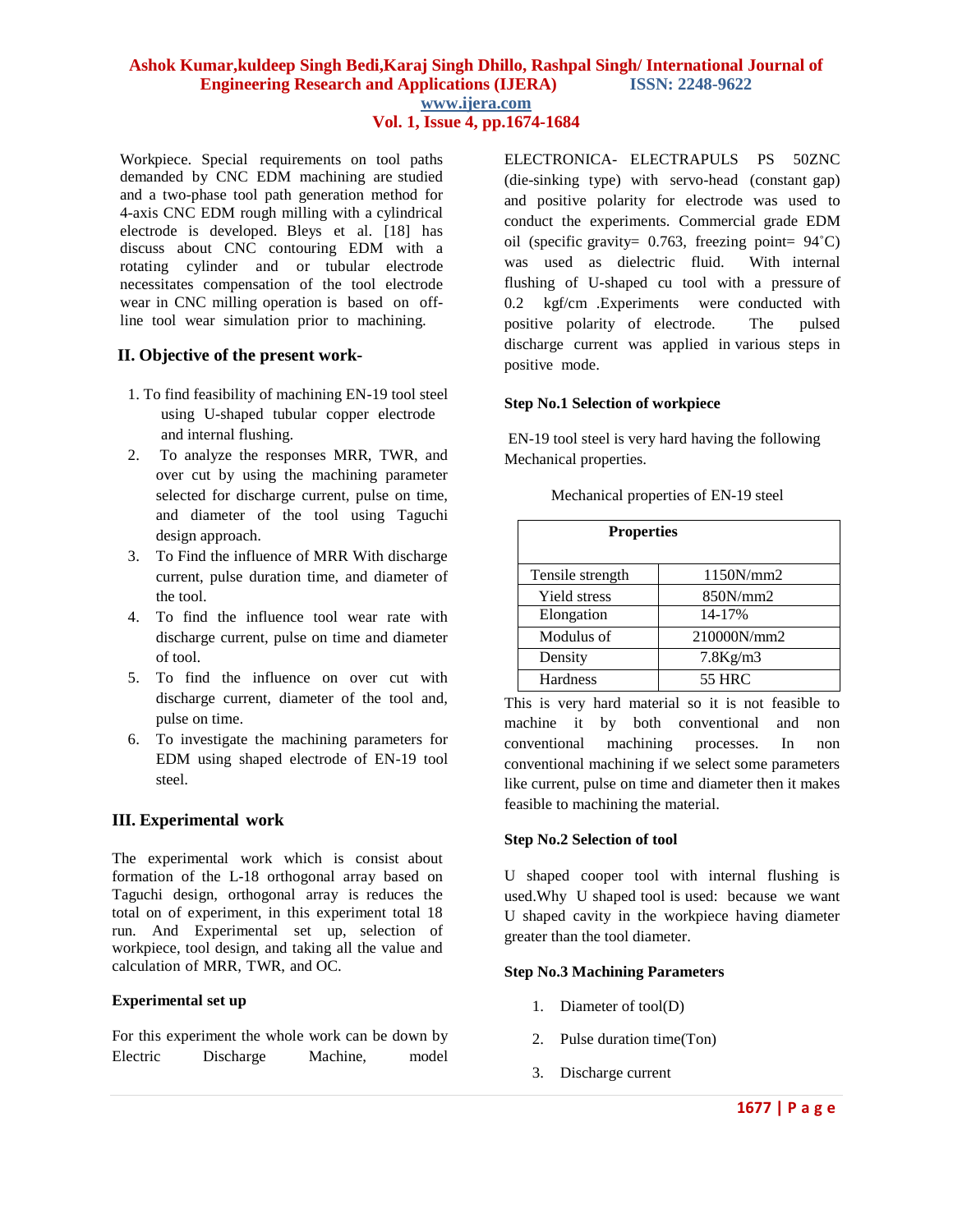#### **Step No.4 Calculations for M.R.R , T.W.R and overcut OC**

#### **1. Evaluation of MRR-**

The material MRR is expressed as the ratio of the difference of weight of the workpiece before and after machining to the machining time and density of the material.

 Wjb-Wja MRR= --------------- tX p Wjb = Weight of workpiece before machining.

Wja = Weight of workpiece after machining.

 $t = 1.00$  hr.

 $p =$  Density of EN-19 steel material = 7.84gm/cm<sup>3</sup>

#### **2. Evaluation of tool wear rate**

TWR is expressed as the ratio of the difference of weight of the tool before and after machining to the machining time. That can be explain this equations

$$
TWR = \begin{array}{c}\nWtb-Wta \\
-\cdots\n\end{array}
$$

Whereas

 $Wtb = Weight of the tool before matching.$ 

Wta = Weight of the tool after machining.

 $t =$  Machining time (In this experiment the machining time is one hour).

#### **3. Evaluation of over cut**

OC is expressed as half the difference of diameter of the hole produced to the tool diameter that is shown in these equations.

 Djt-Dt OC = ------------------ 2

Djt= diameter of hole produced in the workpiece

Dt= diameter of tool

#### **Machining parameters and their level**

| Machining          | Symbol Unit |    | Level  |               |      |
|--------------------|-------------|----|--------|---------------|------|
| parameter          |             |    | Level1 | Level2 Level3 |      |
| Electrode diameter | (D)         | mm |        |               |      |
| Spark on time      | (Ton)       | μs |        | 50            | 1000 |
| Discharge current  | 1p          |    |        |               |      |

#### **IV.Conduct of Experiment –**

EN-19 Tool steel material particulate was using Ushaped Copper tube tool with 6 mm and 8 mm diameter. And the PS 50ZNC (die-sinking type) of EDM machine are used. Commercial grade EDM oil (specific gravity=  $0.763$ , freezing point=  $94^{\circ}$ C) was used as dielectric fluid. Internal flushing with U-shaped copper tool with internal flushing was used to flush away the eroded materials from the sparking zone. In this experiment voltage and duty cycle is kept constant is 50 v and 8. For a three factor are tackled with a total number of 18 experiments performed on die sinking EDM. The calculation of material removal rate and tool wear rate by using electronic balance weight machine. This machine capacity is 300 gram and accuracy is 0.001 gram. And the over cut measurement can be using tool maker microscope this machine accuracy is 0.0001 mm.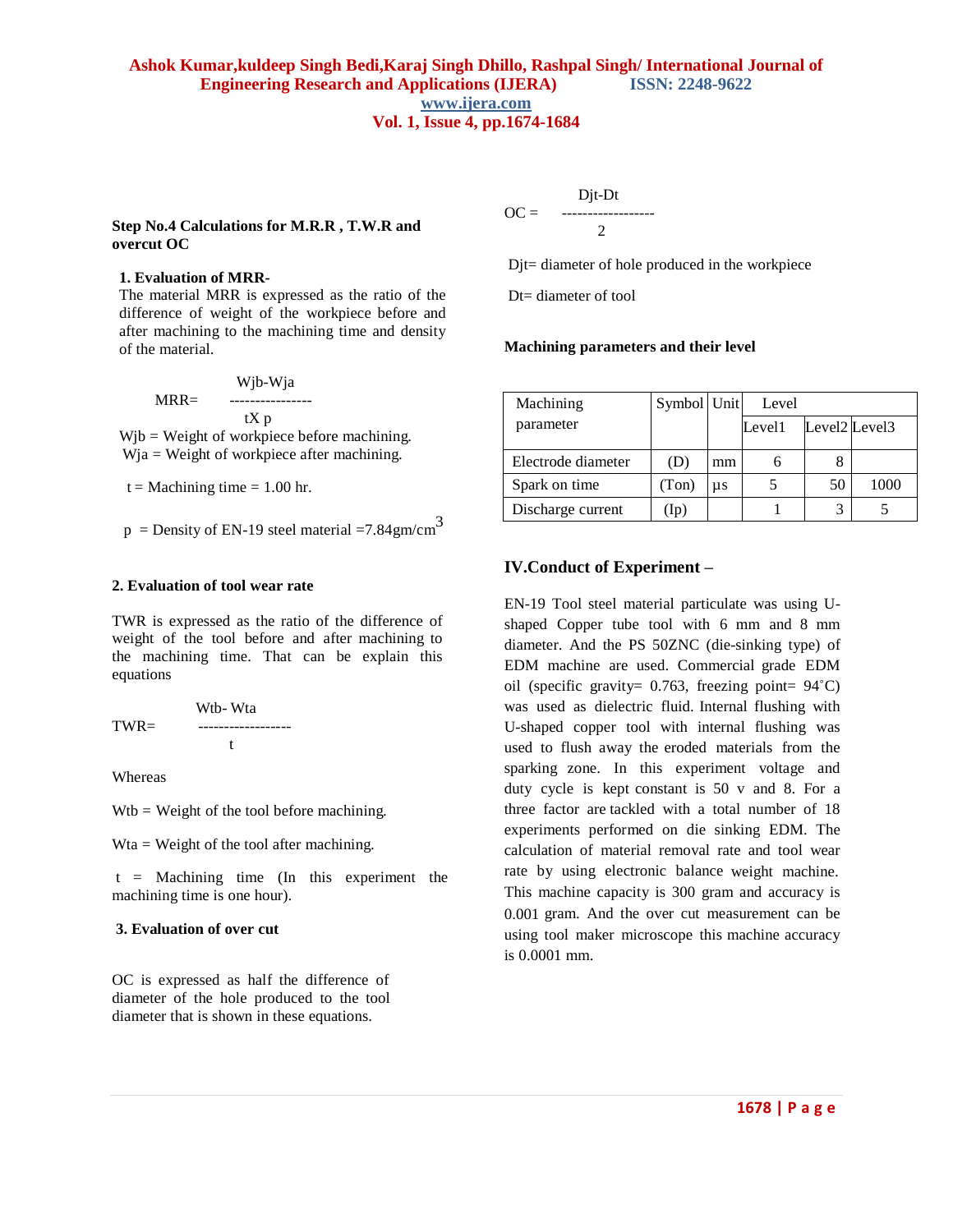|                | Dia<br>(mm) | Ip $(A)$     | Ton $(\mu s)$ |                      |         |        | Wt. of Tool | Cavity dia.<br>(mm) |
|----------------|-------------|--------------|---------------|----------------------|---------|--------|-------------|---------------------|
| Run            |             |              |               | Wt of Workpiece (gm) |         | (gm)   |             |                     |
|                |             |              |               | Wjb                  | Wja     | Wtb    | Wta         | Djt                 |
| 1              | 6           | $\mathbf{1}$ | 50            | 270.430              | 270.113 | 20.784 | 20.781      | 7.845               |
| $\overline{2}$ | 6           | 1            | 500           | 270.113              | 269.98  | 20.781 | 20.777      | 7.908               |
| 3              | 6           | $\mathbf{1}$ | 1000          | 269.980              | 269.970 | 20.777 | 20.776      | 7.736               |
| $\overline{4}$ | 6           | 3            | 50            | 269.970              | 267.917 | 20.776 | 20.736      | 7.838               |
| 5              | 6           | 3            | 500           | 267.917              | 267.421 | 20.736 | 20.710      | 7.900               |
| 6              | 6           | 3            | 1000          | 267.421              | 267.315 | 20.710 | 20.708      | 7.720               |
| $\tau$         | 6           | 5            | 50            | 267.315              | 265.325 | 20.708 | 20.611      | 7.864               |
| 8              | 6           | 5            | 500           | 263.319              | 261.754 | 20.611 | 20.503      | 7.842               |
| 9              | 6           | 5            | 1000          | 261.754              | 261.634 | 20.539 | 20.528      | 7.958               |
| 10             | 8           | $\mathbf{1}$ | 50            | 261.634              | 261.343 | 22.579 | 22.564      | 8.163               |
| 11             | 8           | $\mathbf 1$  | 500           | 260.473              | 260.268 | 22.564 | 22.543      | 8.156               |
| 12             | $8\,$       | $\mathbf{1}$ | 1000          | 260.268              | 260.241 | 22.543 | 22.542      | 8.081               |
| 13             | 8           | 3            | 50            | 260.241              | 258.120 | 22.542 | 22.539      | 8.140               |
| 14             | 8           | 3            | 500           | 257.236              | 256.759 | 22.539 | 22.533      | 8.102               |
| 15             | 8           | 3            | 1000          | 256.075              | 255.937 | 22.533 | 22.510      | 8.072               |
| 16             | 8           | 5            | 50            | 254.437              | 252.446 | 22.510 | 22.498      | 8.191               |
| 17             | 8           | 5            | 500           | 252.446              | 251.725 | 22.498 | 22.473      | 8.143               |
| 18             | 8           | 5            | 1000          | 251.725              | 251.524 | 22.473 | 22.470      | 8.094               |

# **Observation Table**

Experiments were conducted according to Taguchi method by using the machining set up and the designed U-shaped tubular electrodes with internal flushing. The control parameters like diameter of

electrode (D) , discharge current (Ip) and pulse duration (Ton) conductivity were varied to conduct 18 different experiments and the weights of the work piece and Tool and dimensional measurements of the cavity were taken for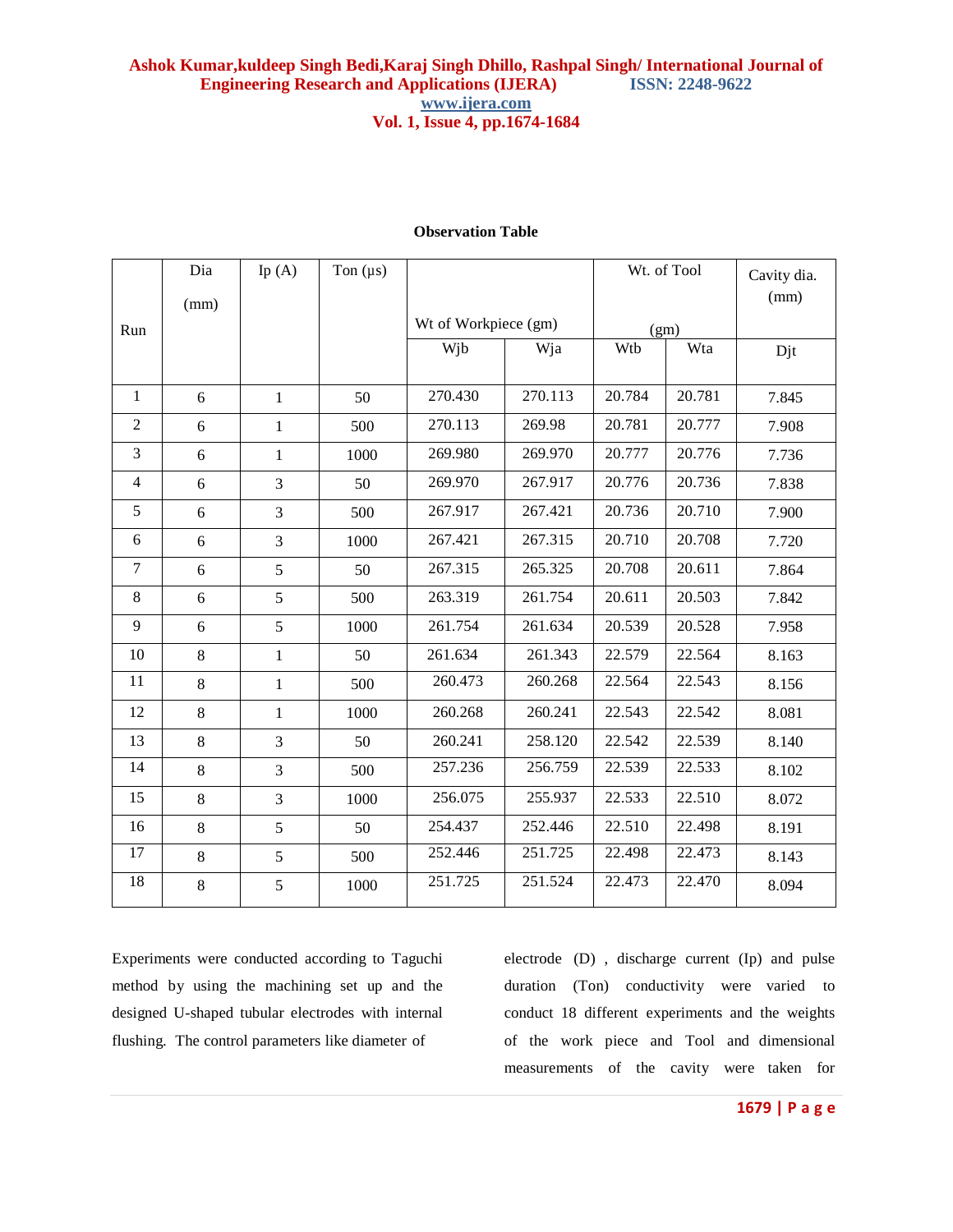calculation of MRR , TWR and over cuts.

#### **Response table –**

The response table for MRR, TWR and OC are shown in Table along with the input factors.

| Run            | Dia   | Ip             | <b>Ton</b> | <b>MRR</b>    | TWR      | OC    |
|----------------|-------|----------------|------------|---------------|----------|-------|
|                | (mm)  | (A)            | $(\mu s)$  | $\frac{3}{2}$ | (gm/min) | (mm)  |
| $\mathbf{1}$   | 6     | $\mathbf{1}$   | 50         | 0.673         | 0.00005  | 0.922 |
| $\overline{2}$ | 6     | $\mathbf{1}$   | 500        | 0.282         | 0.00006  | 0.908 |
| 3              | 6     | $\mathbf{1}$   | 1000       | 0.021         | 0.00001  | 0.868 |
| $\overline{4}$ | 6     | 3              | 50         | 4.364         | 0.00001  | 0.919 |
| 5              | 6     | 3              | 500        | 0.496         | 0.00043  | 0.950 |
| 6              | 6     | 3              | 1000       | 0.223         | 0.00003  | 0.860 |
| $\tau$         | 6     | 5              | 50         | 4.230         | 0.00161  | 0.932 |
| $\,8\,$        | 6     | 5              | 500        | 3.326         | 0.00180  | 0.921 |
| 9              | 6     | 5              | 1000       | 0.255         | 0.00018  | 0.974 |
| 10             | 8     | $\mathbf{1}$   | 50         | 0.618         | 0.00025  | 0.081 |
| $11\,$         | $8\,$ | $\mathbf{1}$   | 500        | 0.435         | 0.00035  | 0.078 |
| 12             | 8     | $\mathbf{1}$   | 1000       | 0.057         | 0.00001  | 0.040 |
| 13             | 8     | $\overline{3}$ | 50         | 4.508         | 0.00005  | 0.070 |
| 14             | 8     | 3              | 500        | 1.014         | 0.00012  | 0.077 |
| 15             | $8\,$ | 3              | 1000       | 0.293         | 0.00038  | 0.036 |
| 16             | 8     | 5              | 50         | 4.232         | 0.00026  | 0.095 |
| 17             | 8     | $\overline{5}$ | 500        | 1.532         | 0.00048  | 0.082 |
| $18\,$         | $8\,$ | 5              | 1000       | 0.427         | 0.00005  | 0.047 |
|                |       |                |            |               |          |       |

#### **Response Table**

In the present study on the effect of machining responses are MRR, TWR and OC of the EN-19 plastic mould steel component using the U-Shaped cu tool with internal flushing system tool have been investigated for EDM process. The experiments were conducted under various parameters setting of Discharge Current (Ip), Pulse On-Time (Ton), and diameter of the tool. L-18 OA based on Taguchi design was

performed for Minitab software was used for analysis the result and these responses were partially validated experimentally.

# **V. Analysis of Material Removal Rate**

#### **Current**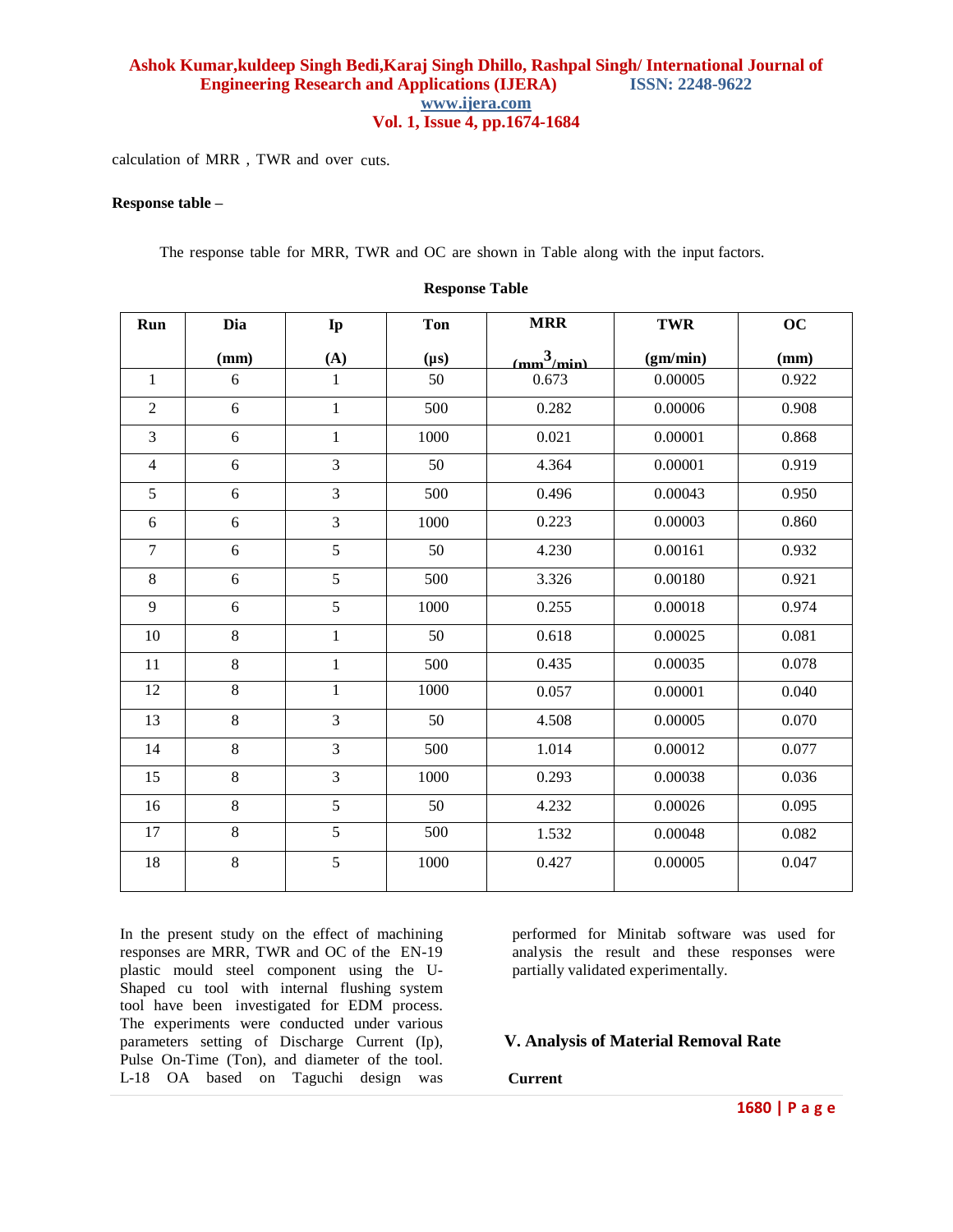As shown in  $graph1(a)$  that as the current increases MRR improves up to 3 amperes and then decreases. Pulse on time (Ton) is 50  $\mu$ s. This can be explained as initially with increase in current MRR increases because of higher erosion of work piece material with increase in current. Thereafter with future increase in current net deposition on work piece material from metallurgical tool electrode take place. This explains the decrease in MRR. The MRR is 4.364 mm3/min.



#### Graph.1(a) Line chart for MMR with current Ip ( pulse on for 50 µs)

As shown in graph1(b) when the pulse on is kept 500 µs as the current is increases there is slowly improvement in MRR and after then increases faster this is because as the MRR is decreases with increase in pulse on time. In graph (a) see carefully the value of MRR is more than the value of MRR in graph (b).





In graph1( c) MRR is increases with current but at current 3A the MRR is decreases . This is due to the net deposition on workpiece material from metallurgy tool electrode. Pulse duration is 1000 µ s.



Graph1(c) Line chart for MMR with current Ip

( pulse on for 1000 µs)

#### **VI. Analysis of Tool Wear Rate**

#### **Current**

Increasing in the discharge current from 1 to 3 A the tool wear rate is decreasing, but discharge Current in the range of 3 to 5 A the tool wear rate is increasing. Because of Ip increases the pulse energy increases and thus more heat energy is produced in the tool work piece interface, leads to increase the melting and evaporation of the electrode. One can interpret that Ip has a significant direct impact on TWR By **Dhar and Purohit** . And pulse on time is directly proportional to the tool wear rate. And diameter of the tool has no significant effect on TWR. The interaction plot of TWR is shown in Fig  $2(a)$ . And pulse on time is directly proportional to the tool wear rate. And diameter of the tool has no significant effect on TWR.



Fig 2(a) Effect on TWR with current (Ip) when pulse on is 50 µs

It is observed that with an increase in discharge current, TWR increases shown in fig 2(b) and (c) because as the current increases higher energy is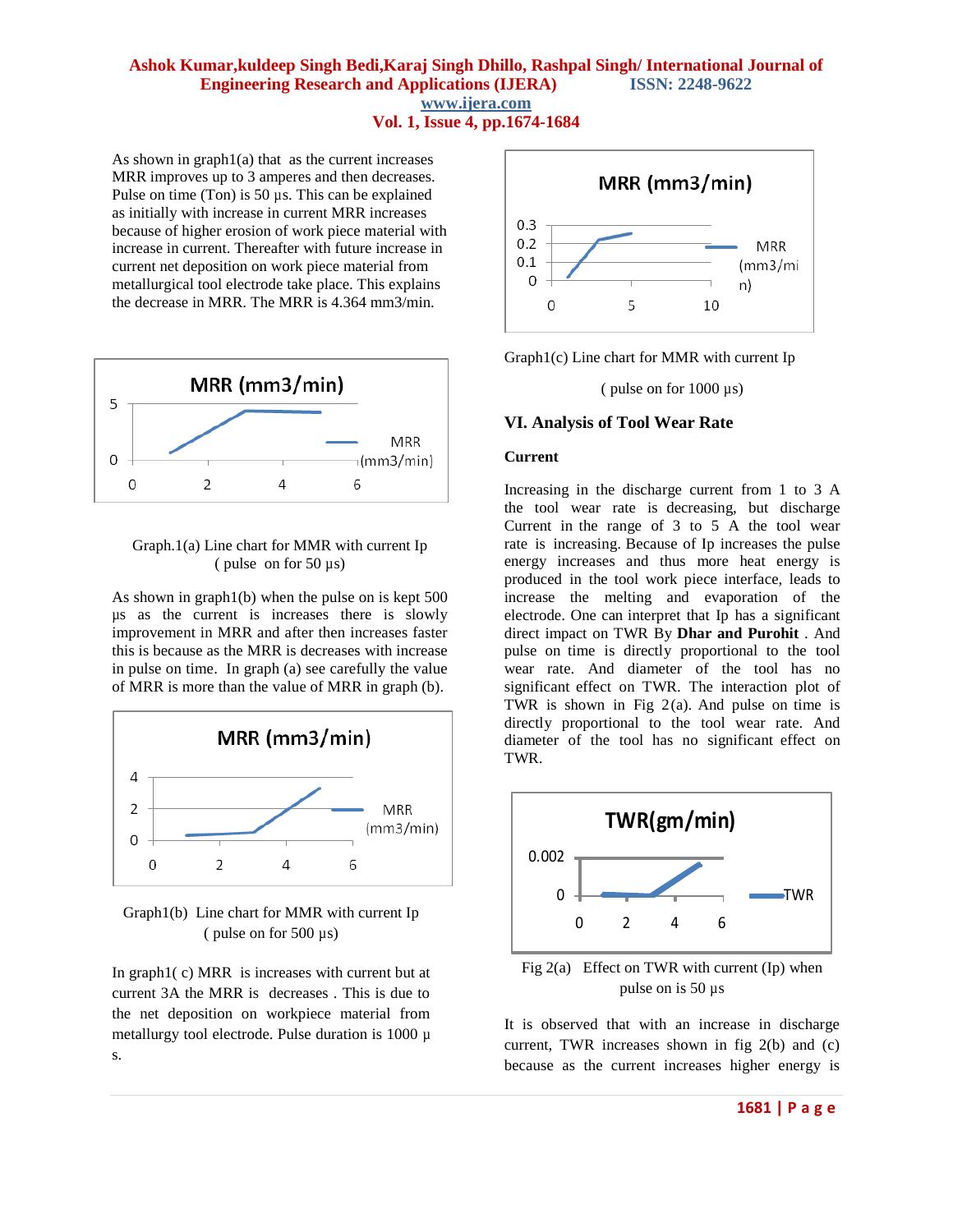available for the electrode wear. This causes more and more erosion of tool material with increase in current. But when the pulse is 500 µ s the erosion is less as compare to other cases.



Fig.2(b) influence of TWR with current(Ip) when the pulse on is 500µs





# **VII. Analysis of OC (Overcut)**

The over cut between the dimension of the electrode and the size of the cavity it is inherent to the EDM process which is unavoidable though adequate compensation are provided at the tool design. To achieve the accuracy, minimization of over cut is essential. Therefore factors affecting of over cut is essential to recognize. The over cut are effect to each parameter such as diameter of tool, discharge current and pulse on time. This graphs are represent the diameter of tool is directly proportional to the over cut. Increasing in the discharge current from 1 to 3 A the OC is decreasing, with increase in discharge current from 3A to 5A the OC increasing slightly. Whereas, OC increases monotonically with the increase in pulse on time. Because which is responsible for production of spark of tool and

workpiece interface. it is given previous researchers **Jeswani**. And The interaction plot of OC is shown in Fig 4.8, where each plot exhibits the interaction between three different machining parameters like Ip Ton and dia. of tool. This implies that the effect of one factor is dependent upon another factor.







Graph 3(b). Overcut with discharge current for pulse on 500µs



Graph 3(c) Overcut with discharge current for pulse on 1000 µs.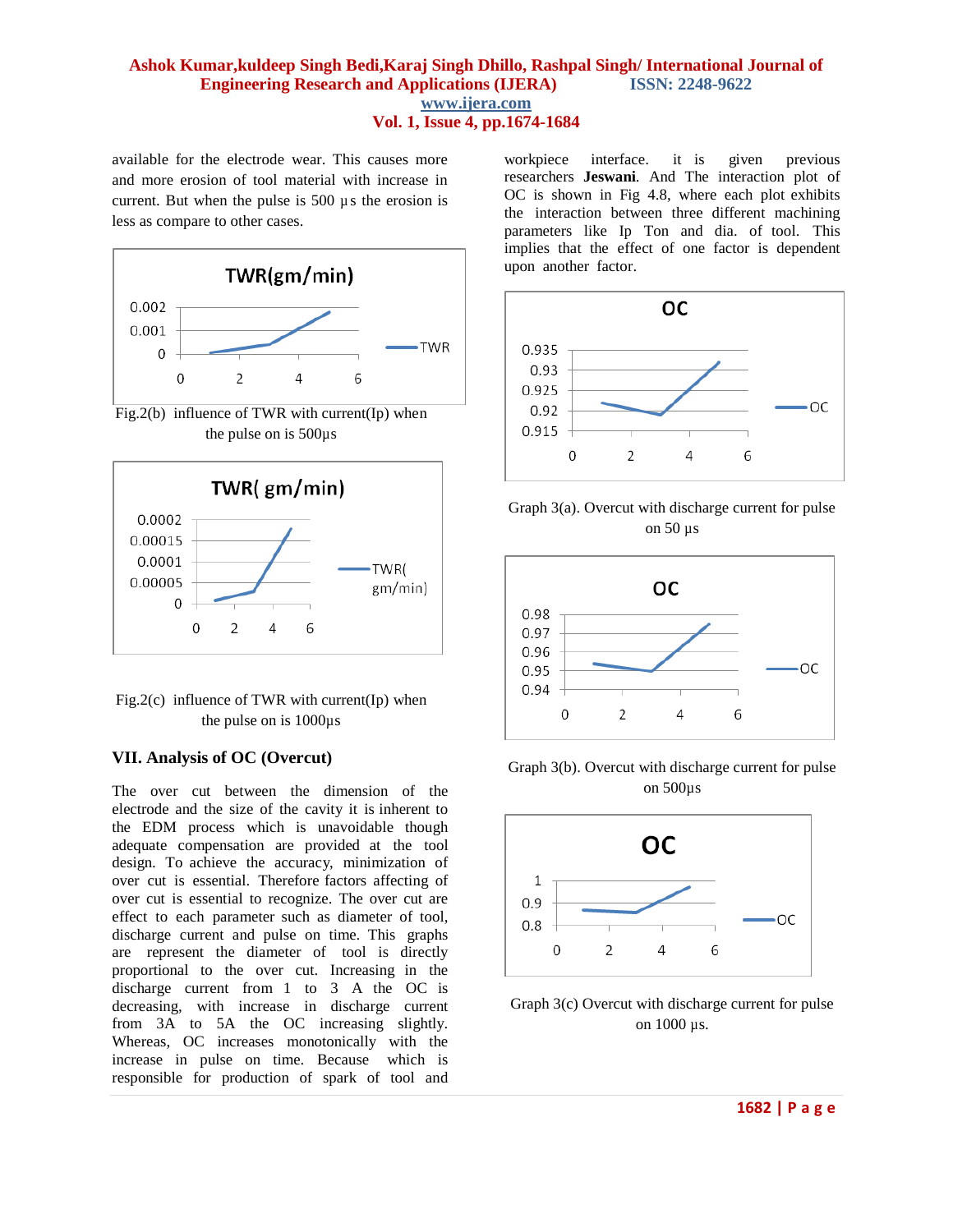# **VIII. Conclusion:**

- 1. According to our objective, yes it is feasible of machining EN-19 tool steel using U-shaped tubular copper electrode and internal flushing by electric discharge machine.
- 2. By the Use of the taguchi design approach ( Minitab software) experiment design is done.
- 3. After then calculating the values of MRR, TWR and OC of all 18 experiments.
- 4. After then draw all the graphs which shows the influence of current on MRR, TWR and OC. As we know that maximum MRR is necessary for the work piece. When the current increases the MRR is also increases but when the pulse on is increasing the MRR is decreasing monotonically. so if we want to increase the MRR we have to reduce the Pulse on. When the pulse on is minimum ( $50 \mu s$ ) the MRR is 4.634 mm3/min . MRR is nor depend on the dia of electrode.
- 5. As we know that Minimum TWR is very essential for the tool life. So from the graphs of TWR as the pulse on is increasing the TWR is increasing. At minimum pulse on minimum TWR. When pulse on is minimum (50µs) TWR is 0.0016gm/min.
- 6. Overcut is directly proportional to the dia of the electrode . It is also depend on current and pulse on. As the current increases the overcut is also increasing. As the pulse is increases the overcut is also increases. But for the accuracy the requirement I minimum overcut . so minimum pulse on is better. At 50 µs the overcut is minimum 0.932mm.

#### **References**

[1]. Dhar, s., Purohit, r., Saini, n., Sharma, a. and Kumar, G.H., 2007. Mathematical modeling of electric discharge machining of cast Al-4Cu-6Si alloy-10 wt.% sicp composites. *Journal of Materials Processing Technology, 193(1-3), 24-29.*

[2]. Karthikeyan R, Lakshmi Narayanan, P.R. and Naagarazan, R.S., 1999. Mathematical modeling for electric discharge machining of aluminium-silicon carbide particulate composites. *Journal of Materials Processing Technology, 87(1- 3), 59-63*

[3]. Mohan, B., Rajadurai, A. and Satyanarayana, K.G., 2002. Effect of sic and rotation of electrode on electric discharge machining of Al-sic composite. *Journal of Materials Processing Technology, 124(3), 297- 304.*

[4] Vijay kumar , Naveen Beri, Anil and Paramjit singh, jully- sept. 2010some study of electric discharge machining of hastelloy using powder metallurgy electrode, *International journal of advanced engineering technology, E-ISSN 0976- 3945.*

[5]H.K Kansal, sahijpal singh & Pardeep kumar, 13 june 2006,*International journal of engineering & material sciences, performance parameters optimization( multi-characteristics) of powder mixed electric discharge machining through taguchi's method and utility concept, vol. 13.*

[6]. Yan, B.H., Wang, C.C., Chow, H.M. and Lin, Y.C., 2000. Feasibility study of rotary electrical discharge machining with ball burnishing for Al2O3/6061Al composite. *International Journal of Machine Tools and Manufacture, 40(10), 1403-1421.*

[7]. Yan-Cherng Lin, Yuan-feng chen, Ching-tien Lin, AND Hsinn-jyh Tzeng Feasibility study of rotary electrical discharge machining with ball burnishing for Al2O3/6061Al composite 2008, vol.23: 391–399,.

[8]. Puertas, I. And Luis, C.J., 2004. A study of optimization of machining parameters for electrical discharge machining of boron carbide. *Materials and Manufacturing Processes, 19(6), 1041-1070.*

[9]. Tsai, H.C., Yan, B.H. and Huang, F.Y., 2003. EDM performance of Cr/Cu-based composite electrodes. *International Journal of Machine Tools and Manufacture, 43(3), 245-252.*

[10]. Saha, S.K. and Choudhury, S.K., 2009. Experimental investigation and empirical modeling of the dry electric discharge machining process. *International Journal of Machine Tools and Manufacture, 49(3-4), 297-308.*

[11]. Lin and Tung-Han United States Patent 6,768,077 Lin July 27, 2004.